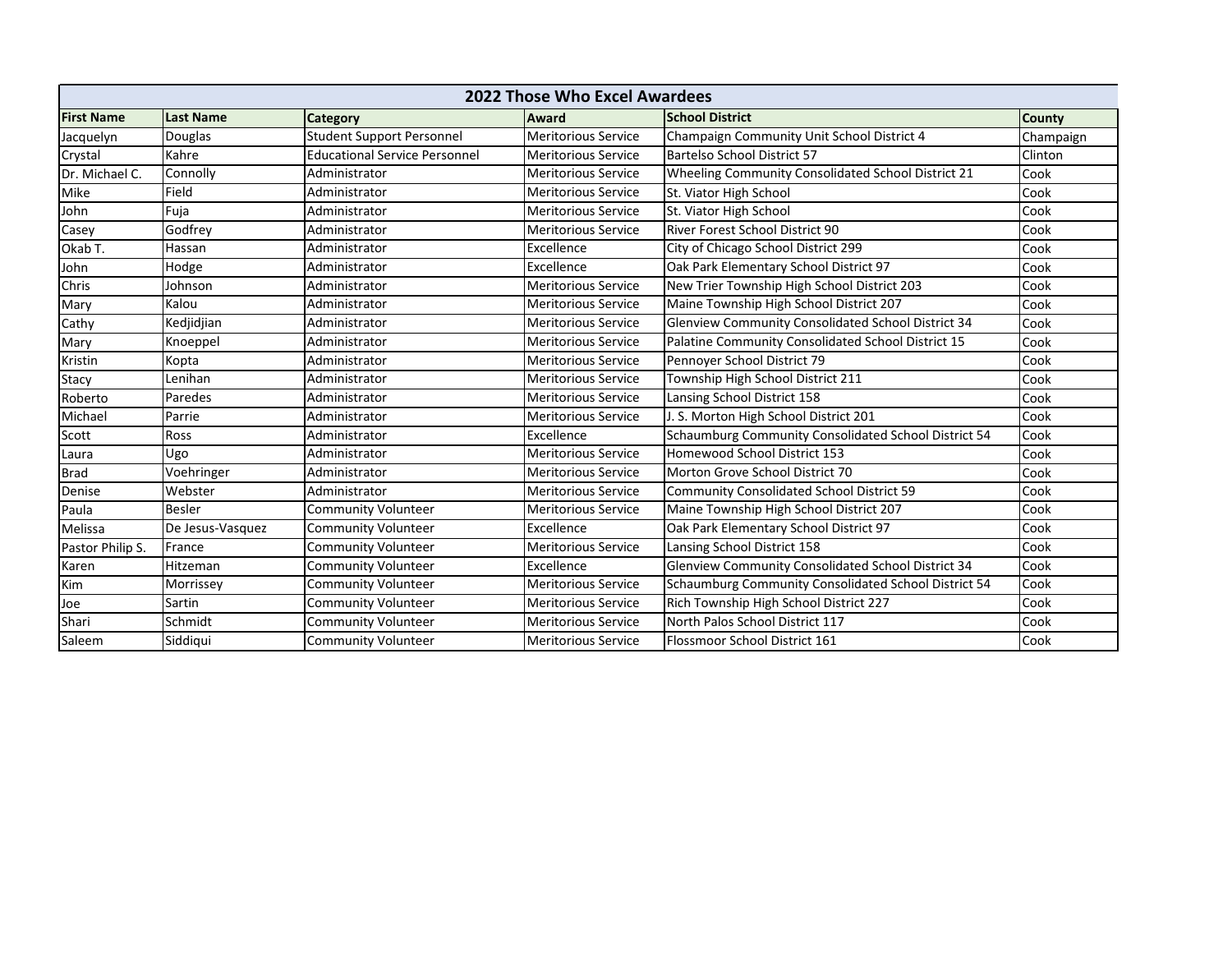| Susan                                  | Yadgar                            | <b>Community Volunteer</b>           | Meritorious Service        | Maine Township High School District 207              | Cook |
|----------------------------------------|-----------------------------------|--------------------------------------|----------------------------|------------------------------------------------------|------|
| Regina                                 | Zohfeld                           | <b>Community Volunteer</b>           | <b>Meritorious Service</b> | Homewood School District 153                         | Cook |
| Ingrid                                 | Ackerman                          | <b>Educational Service Personnel</b> | Excellence                 | Schaumburg Community Consolidated School District 54 | Cook |
| Nanette                                | Adatto                            | <b>Educational Service Personnel</b> | <b>Meritorious Service</b> | Northbrook School District 28                        | Cook |
| Carl                                   | Alexander                         | <b>Educational Service Personnel</b> | <b>Meritorious Service</b> | Niles Township High School District 219              | Cook |
| Jill                                   | <b>Brocar</b>                     | <b>Educational Service Personnel</b> | <b>Meritorious Service</b> | Morton Grove School District 70                      | Cook |
| Linda                                  | <b>Bultrini</b>                   | <b>Educational Service Personnel</b> | <b>Meritorious Service</b> | J. S. Morton High School District 201                | Cook |
| James                                  | Ferguson                          | <b>Educational Service Personnel</b> | <b>Meritorious Service</b> | Lansing School District 158                          | Cook |
| Sametta                                | Gardner                           | <b>Educational Service Personnel</b> | <b>Meritorious Service</b> | Homewood School District 153                         | Cook |
| Terrence                               | Geary                             | <b>Educational Service Personnel</b> | <b>Meritorious Service</b> | North Palos School District 117                      | Cook |
| Ernie                                  | Gray                              | <b>Educational Service Personnel</b> | <b>Meritorious Service</b> | Glenview Community Consolidated School District 34   | Cook |
| Danielle                               | Guardino                          | <b>Educational Service Personnel</b> | <b>Meritorious Service</b> | Palatine Community Consolidated School District 15   | Cook |
| Julie                                  | Huisman                           | <b>Educational Service Personnel</b> | <b>Meritorious Service</b> | Flossmoor School District 161                        | Cook |
| Daniel                                 | Kolen                             | <b>Educational Service Personnel</b> | <b>Meritorious Service</b> | Maine Township High School District 207              | Cook |
| Kathy                                  | Lankford                          | <b>Educational Service Personnel</b> | <b>Meritorious Service</b> | <b>Community Consolidated School District 59</b>     | Cook |
| Julia                                  | Lindholm                          | <b>Educational Service Personnel</b> | <b>Meritorious Service</b> | Rich Township High School District 227               | Cook |
| Jeannie                                | Lynch                             | <b>Educational Service Personnel</b> | <b>Meritorious Service</b> | J. S. Morton High School District 201                | Cook |
| Dzidra                                 | Malinski                          | <b>Educational Service Personnel</b> | <b>Meritorious Service</b> | Township High School District 211                    | Cook |
| Johnyell                               | Owens                             | <b>Educational Service Personnel</b> | Excellence                 | New Trier Township High School District 203          | Cook |
| Lee-Ann                                | Roskopf                           | <b>Educational Service Personnel</b> | Excellence                 | Oak Park Elementary School District 97               | Cook |
| Sherrone                               | Thompson                          | <b>Educational Service Personnel</b> | Excellence                 | Maine Township High School District 207              | Cook |
| Joan                                   | <b>Beniacs</b>                    | <b>Student Support Personnel</b>     | <b>Meritorious Service</b> | Schaumburg Community Consolidated School District 54 | Cook |
| Caryn                                  | Bova                              | <b>Student Support Personnel</b>     | <b>Meritorious Service</b> | Township High School District 211                    | Cook |
| <b>Becky</b>                           | <b>Burright</b>                   | <b>Student Support Personnel</b>     | <b>Meritorious Service</b> | Community Consolidated School District 59            | Cook |
| Meg                                    | Carin                             | <b>Student Support Personnel</b>     | <b>Meritorious Service</b> | Elmwood Park Community Unit School District 401      | Cook |
| Chantal                                | <b>Diaz</b>                       | <b>Student Support Personnel</b>     | <b>Meritorious Service</b> | Glenview Community Consolidated School District 34   | Cook |
| Elizabeth                              | Hackett                           | <b>Student Support Personnel</b>     | Meritorious Service        | Homewood School District 153                         | Cook |
| Susana                                 | Held                              | <b>Student Support Personnel</b>     | <b>Meritorious Service</b> | Maine Township High School District 207              | Cook |
| Steve                                  | Mihalopoulos                      | <b>Student Support Personnel</b>     | Excellence                 | Maine Township High School District 207              | Cook |
| Jennifer                               | Neibert                           | <b>Student Support Personnel</b>     | <b>Meritorious Service</b> | Lansing School District 158                          | Cook |
| Patrisha                               | O'Neill                           | <b>Student Support Personnel</b>     | Excellence                 | J. S. Morton High School District 201                | Cook |
|                                        | Pennoyer Special Education Team   | Team                                 | Excellence                 | Pennoyer School District 79                          | Cook |
| <b>E-Learning Team</b>                 |                                   | Team                                 | <b>Meritorious Service</b> | Glenview Community Consolidated School District 34   | Cook |
|                                        |                                   |                                      |                            |                                                      |      |
| Natalie Campbell and Nicole Grant Team |                                   | Team                                 | <b>Meritorious Service</b> | Oak Park Elementary School District 97               | Cook |
| Nicole Pines and Elyse Smith Team      |                                   | Team                                 | <b>Meritorious Service</b> | Oak Park Elementary School District 97               | Cook |
| Maintenance and Custodial Team         |                                   | Team                                 | <b>Meritorious Service</b> | Maine Township High School District 207              | Cook |
| <b>MTSS Leadership</b>                 |                                   | Team                                 | <b>Meritorious Service</b> | Maine Township High School District 207              | Cook |
|                                        | Stagg High School Pupil Personnel |                                      |                            |                                                      |      |
| Services (PPS) Team                    |                                   | Team                                 | <b>Meritorious Service</b> | Consolidated High School District 230                | Cook |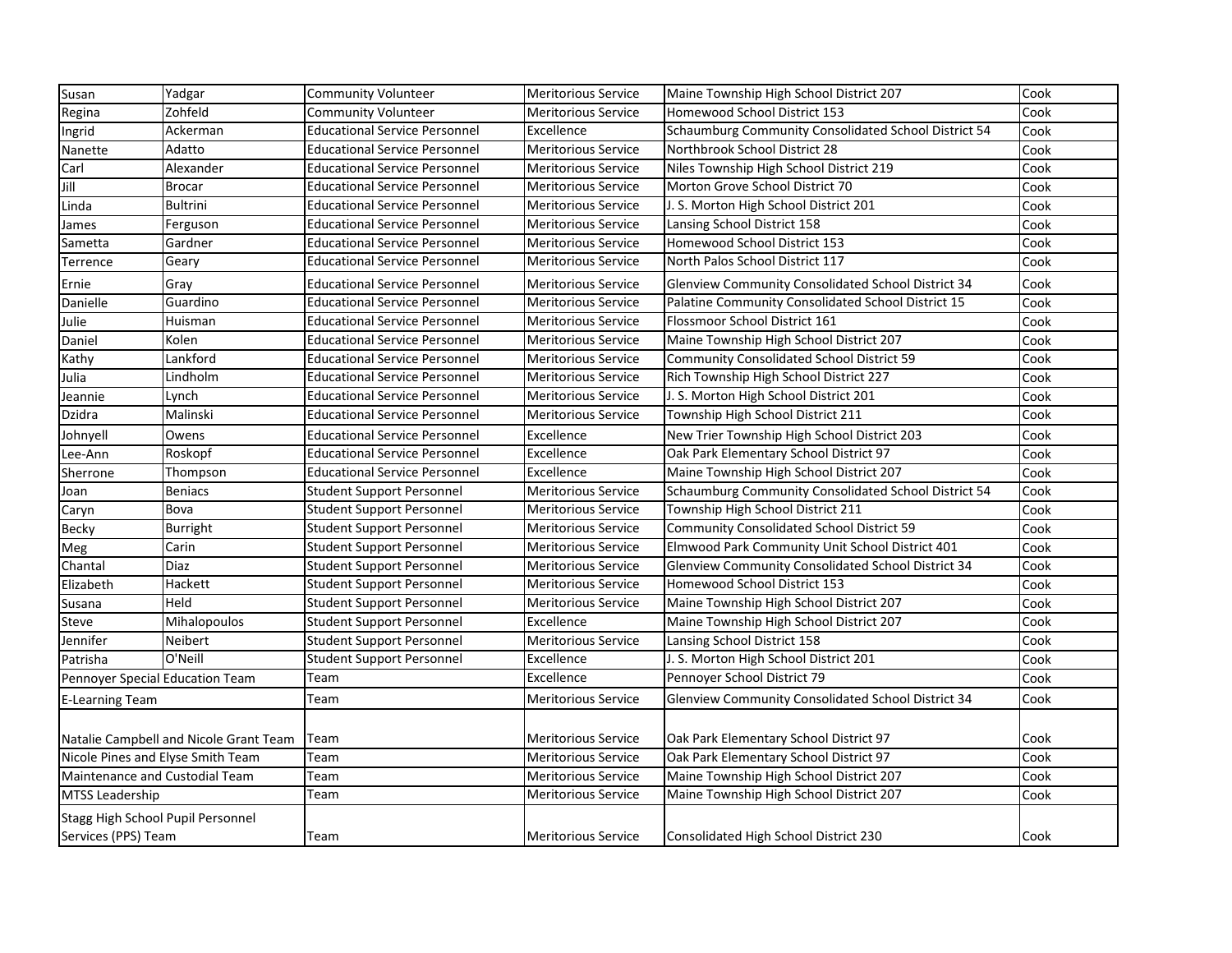| Flossmoor School District 161 Nursing |                                               |                                      |                            |                                                      |               |
|---------------------------------------|-----------------------------------------------|--------------------------------------|----------------------------|------------------------------------------------------|---------------|
| Team                                  |                                               | Team                                 | <b>Meritorious Service</b> | Flossmoor School District 161                        | Cook          |
| Skokie D68 Technology Team            |                                               | Team                                 | <b>Meritorious Service</b> | Skokie School District 68                            | Cook          |
|                                       | North Palos School District 117 Senior        |                                      |                            |                                                      |               |
| Leadership Team                       |                                               | Team                                 | <b>Meritorious Service</b> | North Palos School District 117                      | Cook          |
|                                       | <b>ELC Psych/Social Work Support Services</b> |                                      |                            |                                                      |               |
| Team                                  |                                               | Team                                 | Meritorious Service        | <b>Community Consolidated School District 59</b>     | Cook          |
| <b>Hawks Nest</b>                     |                                               | Team                                 | <b>Meritorious Service</b> | Township High School District 211                    | Cook          |
|                                       | New Trier High School Health Services         | Team                                 | <b>Meritorious Service</b> | New Trier Township High School District 203          | Cook          |
|                                       | Lansing School District 158 Kindergarten      |                                      |                            |                                                      |               |
| Team                                  |                                               | Team                                 | <b>Meritorious Service</b> | Lansing School District 158                          | Cook          |
| District 201 Nursing Department       |                                               | Team                                 | <b>Meritorious Service</b> | J. S. Morton High School District 201                | Cook          |
| Health and Safety Team                |                                               | Team                                 | <b>Meritorious Service</b> | Homewood School District 153                         | Cook          |
| Keller Food Distribution Team         |                                               | Team                                 | <b>Meritorious Service</b> | Schaumburg Community Consolidated School District 54 | Cook          |
|                                       | Winston Campus Junior High Climate &          |                                      |                            |                                                      |               |
| <b>Culture Team</b>                   |                                               | Team                                 | <b>Meritorious Service</b> | Palatine Community Consolidated School District 15   | Cook          |
| Freshman Center Maintenance           |                                               | Team                                 | <b>Meritorious Service</b> | J. S. Morton High School District 201                | Cook          |
| Officer Mike                          | <b>Bennett</b>                                | <b>Educational Service Personnel</b> | <b>Meritorious Service</b> | Clinton Community Unit School District 15            | De Witt       |
| CUSD#15 Nurses Team                   |                                               | Team                                 | <b>Meritorious Service</b> | Clinton Community Unit School District 15            | De Witt       |
| Allie                                 | Hahn                                          | Administrator                        | Excellence                 | <b>Lombard School District 44</b>                    | <b>DuPage</b> |
| Dr. Scott                             | Helton                                        | Administrator                        | Excellence                 | DuPage High School District 88                       | <b>DuPage</b> |
| Dr. Victor                            | Simon                                         | Administrator                        | Excellence                 | Gower School District 62                             | <b>DuPage</b> |
| James                                 | Pluskota                                      | Administrator                        | <b>Meritorious Service</b> | Elmhurst School District 205                         | <b>DuPage</b> |
| <b>Brandon</b>                        | Todd                                          | Administrator                        | Meritorious Service        | Hinsdale Community Consolidated School District 181  | <b>DuPage</b> |
| Rick                                  | Delawder                                      | Community Volunteer                  | Excellence                 | DuPage High School District 88                       | DuPage        |
| Denys                                 | Kang                                          | <b>Community Volunteer</b>           | Meritorious Service        | Hinsdale Community Consolidated School District 181  | <b>DuPage</b> |
| Catherine                             | <b>McCook</b>                                 | <b>Educational Service Personnel</b> | <b>Meritorious Service</b> | Hinsdale Community Consolidated School District 181  | <b>DuPage</b> |
| Domnick                               | Ringo                                         | <b>Educational Service Personnel</b> | <b>Meritorious Service</b> | Center Cass School District 66                       | <b>DuPage</b> |
| Jinsun                                | <b>Baek</b>                                   | <b>Student Support Personnel</b>     | Excellence                 | <b>Center Cass School District 66</b>                | <b>DuPage</b> |
| Maureen                               | Laschober                                     | <b>Student Support Personnel</b>     | <b>Meritorious Service</b> | Hinsdale Community Consolidated School District 181  | <b>DuPage</b> |
|                                       | Community Food-Distribution Program           |                                      |                            |                                                      |               |
| Team                                  |                                               | Team                                 | Excellence                 | DuPage High School District 88                       | <b>DuPage</b> |
| <b>Return To Learn Team</b>           |                                               | Team                                 | <b>Meritorious Service</b> | Roselle School District 12                           | <b>DuPage</b> |
| Elizabeth Ide Kindergarten Team       |                                               | Team                                 | <b>Meritorious Service</b> | Center Cass School District 66                       | <b>DuPage</b> |
| D181 Teachers on Special Assignment   |                                               | Team                                 | <b>Meritorious Service</b> | Hinsdale Community Consolidated School District 181  | <b>DuPage</b> |
| <b>D94 Transition Team</b>            |                                               | Team                                 | Excellence                 | Community High School District 94                    | <b>DuPage</b> |
|                                       | Prairieview PTO Playground Committee          | Team                                 | <b>Meritorious Service</b> | Center Cass School District 66                       | <b>DuPage</b> |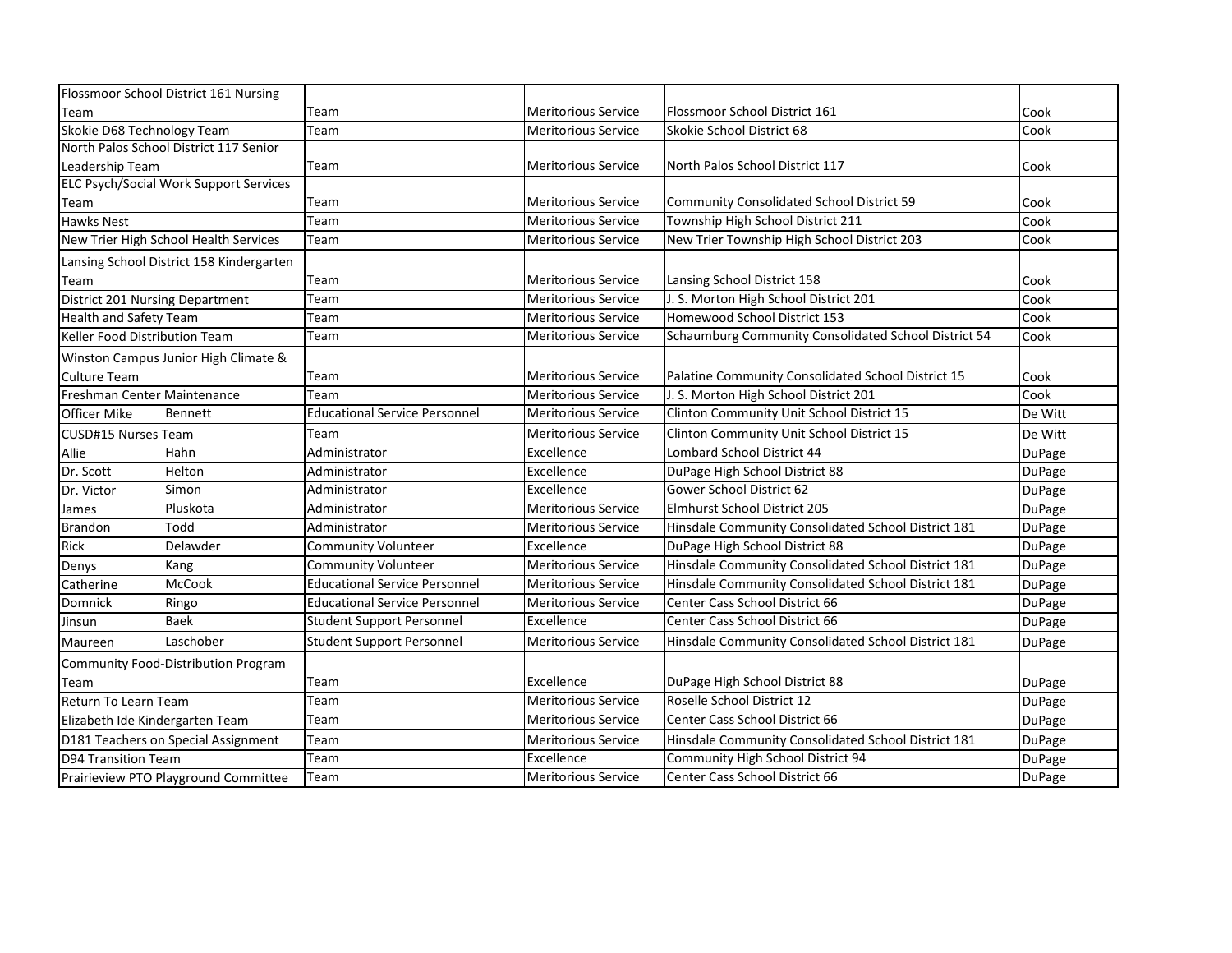| Luke                               | O'Brien                                      | <b>Educational Service Personnel</b> | Meritorious Service        | Morris School District 54                           | Grundy    |
|------------------------------------|----------------------------------------------|--------------------------------------|----------------------------|-----------------------------------------------------|-----------|
| Mt Vernon Township High School 201 |                                              | Team                                 | <b>Meritorious Service</b> | Mt Vernon Township High School District 201         | Jefferson |
| Rebecca                            | Campbell                                     | <b>Student Support Personnel</b>     | <b>Meritorious Service</b> | Aurora East Unit School District 131                | Kane      |
| Theresa                            | Komitas                                      | Administrator                        | <b>Meritorious Service</b> | <b>Community Unit School District 308</b>           | Kendall   |
| Daniel                             | Solecki                                      | Administrator                        | <b>Meritorious Service</b> | Plano Community Unit School District 88             | Kendall   |
| Robert                             | Hausler                                      | Community Volunteer                  | Excellence                 | Plano Community Unit School District 88             | Kendall   |
| Gail                               | Luna                                         | <b>Educational Service Personnel</b> | <b>Meritorious Service</b> | Plano Community Unit School District 88             | Kendall   |
| Nicole                             | Ciesla                                       | <b>Student Support Personnel</b>     | <b>Meritorious Service</b> | Plano Community Unit School District 88             | Kendall   |
| Jenny                              | Pienkos                                      | <b>Student Support Personnel</b>     | <b>Meritorious Service</b> | Community Unit School District 308                  | Kendall   |
| Oswego Satellite Food Pantry       |                                              | Team                                 | Meritorious Service        | Community Unit School District 308                  | Kendall   |
|                                    | Plano School District Health Services        | Team                                 | Excellence                 | Plano Community Unit School District 88             | Kendall   |
| Joshua                             | Coon                                         | Administrator                        | Meritorious Service        | Antioch Community Consolidated School District 34   | Lake      |
| Jim                                | Coonan                                       | Administrator                        | <b>Meritorious Service</b> | <b>Prairie Crossing Charter School</b>              | Lake      |
| David                              | Newberry                                     | Administrator                        | <b>Meritorious Service</b> | Community High School District 117                  | Lake      |
| Gina                               | Schuyler                                     | Administrator                        | <b>Meritorious Service</b> | Grayslake Community High School District 127        | Lake      |
| Kathryn                            | Brzezinski                                   | Community Volunteer                  | Meritorious Service        | Prairie Crossing Charter School                     | Lake      |
| Geoffrey                           | Guttschow                                    | Community Volunteer                  | Excellence                 | Community High School District 117                  | Lake      |
| Sue                                | Jorgensen                                    | <b>Educational Service Personnel</b> | Meritorious Service        | Antioch Community Consolidated School District 34   | Lake      |
| Joanna                             | Rodriguez                                    | <b>Educational Service Personnel</b> | <b>Meritorious Service</b> | Mundelein Consolidated High School District 120     | Lake      |
| Vicky                              | Rundle                                       | <b>Educational Service Personnel</b> | Excellence                 | Community High School District 117                  | Lake      |
| Quentin                            | Siegel                                       | <b>Educational Service Personnel</b> | Meritorious Service        | Prairie Crossing Charter School                     | Lake      |
| Mary Jo                            | Swift                                        | <b>Educational Service Personnel</b> | <b>Meritorious Service</b> | Oak Grove School District 68 Green Oaks             | Lake      |
| Kimberly                           | Forystek                                     | <b>Student Support Personnel</b>     | Meritorious Service        | North Chicago School District 187                   | Lake      |
| Maria                              | <b>Krug</b>                                  | <b>Student Support Personnel</b>     | <b>Meritorious Service</b> | Community High School District 117                  | Lake      |
| Alison                             | Mlyniec                                      | <b>Student Support Personnel</b>     | <b>Meritorious Service</b> | Antioch Community Consolidated School District 34   | Lake      |
| 1/2 Team                           |                                              | Team                                 | <b>Meritorious Service</b> | Prairie Crossing Charter School                     | Lake      |
|                                    | <b>COVID District Family Feeding Program</b> | Team                                 | <b>Meritorious Service</b> | Antioch Community Consolidated School District 34   | Lake      |
|                                    | Oak Grove Education Association (OGEA)       | Team                                 | <b>Meritorious Service</b> | Oak Grove School District 68 Green Oaks             | Lake      |
| World Language Department          |                                              | Team                                 | Excellence                 | Grayslake Community High School District 127        | Lake      |
| <b>District Nurse's</b>            |                                              | Team                                 | Meritorious Service        | Community High School District 117                  | Lake      |
| Christy                            | Scott                                        | <b>Student Support Personnel</b>     | <b>Meritorious Service</b> | <b>Bunker Hill Community Unit School District 8</b> | Macoupin  |
| Chaplain Marc                      | Lane                                         | Community Volunteer                  | <b>Meritorious Service</b> | Alton Community Unit School District 11             | Madison   |
| Wilma                              | Schillinger                                  | <b>Community Volunteer</b>           | <b>Meritorious Service</b> | Wood River-Hartford Elementary School District 15   | Madison   |
| Cynthia                            | Christopher                                  | <b>Educational Service Personnel</b> | <b>Meritorious Service</b> | Collinsville Community Unit School District 10      | Madison   |
| Danielle                           | Kamp                                         | <b>Educational Service Personnel</b> | <b>Meritorious Service</b> | Alton Community Unit School District 11             | Madison   |
| Kirsten                            | Kent                                         | <b>Educational Service Personnel</b> | <b>Meritorious Service</b> | Wood River-Hartford Elementary School District 15   | Madison   |
| Lisa                               | Pearson                                      | <b>Educational Service Personnel</b> | Excellence                 | Alton Community Unit School District 11             | Madison   |
| Alexandra<br>Allen                 |                                              | <b>Student Support Personnel</b>     | <b>Meritorious Service</b> | Collinsville Community Unit School District 10      | Madison   |
|                                    | Collinsville CUSD #10 District Health Staff  | Team                                 | Excellence                 | Collinsville Community Unit School District 10      | Madison   |
| Mark Twain Team                    |                                              | Team                                 | <b>Meritorious Service</b> | Alton Community Unit School District 11             | Madison   |
| World Languages Team               |                                              | Team                                 | <b>Meritorious Service</b> | Collinsville Community Unit School District 10      | Madison   |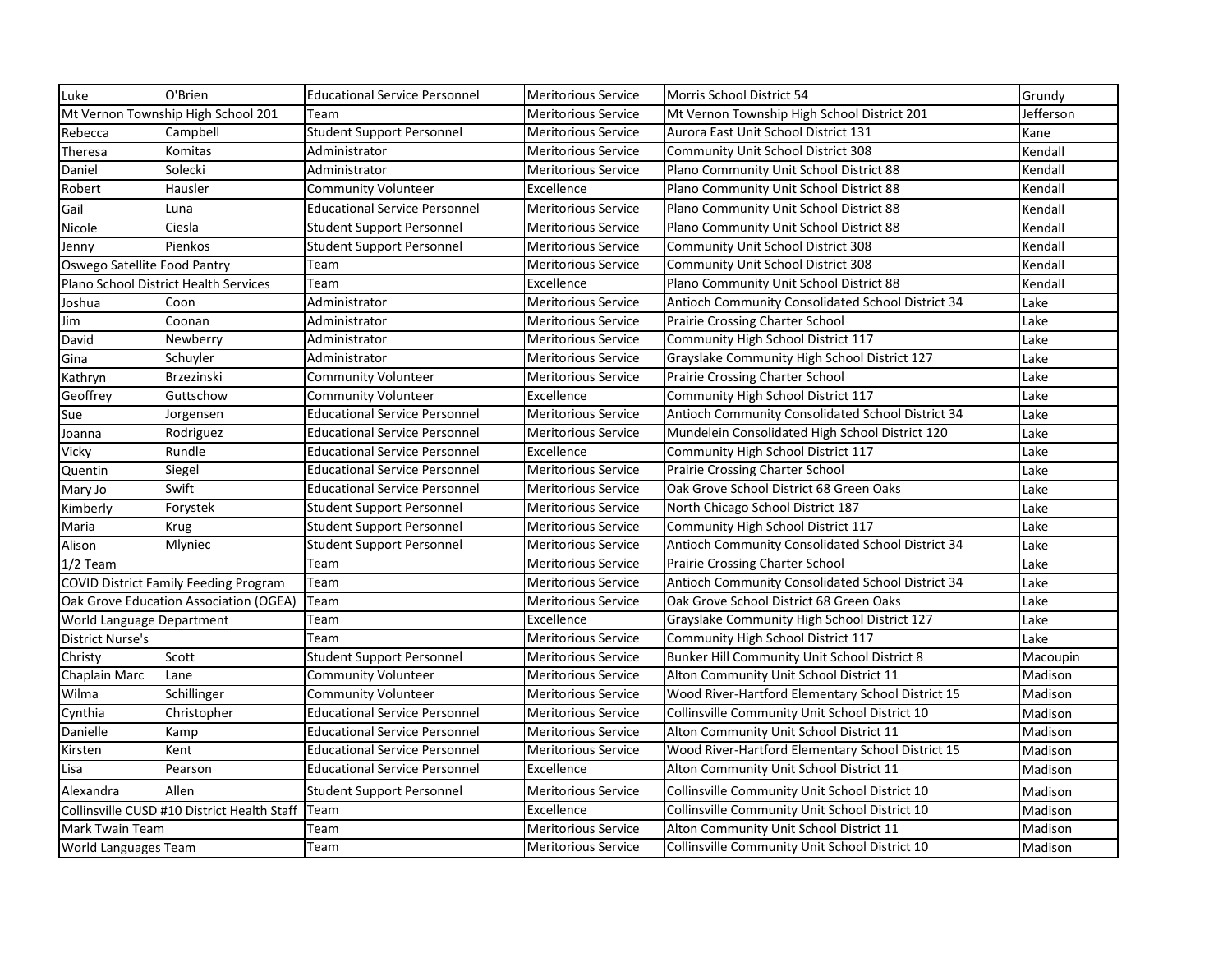| Anthony                                   | <b>Brooks</b>                             | Administrator                        | <b>Meritorious Service</b> | Crystal Lake Community Consolidated School District 47 | McHenry  |
|-------------------------------------------|-------------------------------------------|--------------------------------------|----------------------------|--------------------------------------------------------|----------|
| Carl D.                                   | Vallianatos                               | Administrator                        | Excellence                 | McHenry Community High School District 156             | McHenry  |
| Brittany                                  | Stefani                                   | <b>Student Support Personnel</b>     | <b>Meritorious Service</b> | Crystal Lake Community Consolidated School District 47 | McHenry  |
| Stacie                                    | France                                    | Administrator                        | <b>Meritorious Service</b> | McLean County Unit School District 5                   | McLean   |
| Leslie                                    | Hanson                                    | Administrator                        | Meritorious Service        | <b>Bloomington School District 87</b>                  | McLean   |
| Natalie                                   | Shumaker                                  | Administrator                        | <b>Meritorious Service</b> | McLean County Unit School District 5                   | McLean   |
| Andy                                      | Walsh                                     | Administrator                        | <b>Meritorious Service</b> | Olympia Community Unit School District 16              | McLean   |
| Miranda                                   | Davis                                     | <b>Community Volunteer</b>           | <b>Meritorious Service</b> | McLean County Unit School District 5                   | McLean   |
| Kathryn                                   | Gillespie                                 | <b>Community Volunteer</b>           | <b>Meritorious Service</b> | Bloomington School District 87                         | McLean   |
| Meta                                      | Mickens-Baker                             | <b>Community Volunteer</b>           | <b>Meritorious Service</b> | McLean County Unit School District 5                   | McLean   |
| Susan                                     | Naber                                     | <b>Educational Service Personnel</b> | <b>Meritorious Service</b> | McLean County Unit School District 5                   | McLean   |
| Randy                                     | Raber                                     | <b>Educational Service Personnel</b> | <b>Meritorious Service</b> | Bloomington School District 87                         | McLean   |
| Tim                                       | Severt                                    | <b>Educational Service Personnel</b> | <b>Meritorious Service</b> | Olympia Community Unit School District 16              | McLean   |
| Margie                                    | Тоса                                      | <b>Educational Service Personnel</b> | <b>Meritorious Service</b> | McLean County Unit School District 5                   | McLean   |
| Carol                                     | Carter                                    | <b>Student Support Personnel</b>     | <b>Meritorious Service</b> | Bloomington School District 87                         | McLean   |
| Emma                                      | Milliken                                  | <b>Student Support Personnel</b>     | <b>Meritorious Service</b> | McLean County Unit School District 5                   | McLean   |
| Melissa                                   | Pfeffer                                   | <b>Student Support Personnel</b>     | <b>Meritorious Service</b> | Olympia Community Unit School District 16              | McLean   |
| April                                     | Powell                                    | <b>Student Support Personnel</b>     | <b>Meritorious Service</b> | McLean County Unit School District 5                   | McLean   |
| Normal West CARES Team                    |                                           | Team                                 | Meritorious Service        | McLean County Unit School District 5                   | McLean   |
|                                           | <b>Stevenson Dynamic Learning Program</b> | Team                                 | <b>Meritorious Service</b> | Bloomington School District 87                         | McLean   |
| Unit 5 Nurse Team                         |                                           | Team                                 | <b>Meritorious Service</b> | McLean County Unit School District 5                   | McLean   |
| Steve                                     | Pierce                                    | Community Volunteer                  | Excellence                 | Meridian Community Unit School District 223            | Ogle     |
| Karen                                     | Spaulding                                 | Community Volunteer                  | <b>Meritorious Service</b> | Byron Community Unit School District 226               | Ogle     |
| Roi                                       | Degner                                    | <b>Educational Service Personnel</b> | <b>Meritorious Service</b> | Oregon Community Unit School District 220              | Ogle     |
| Elaine                                    | Nicholson                                 | <b>Educational Service Personnel</b> | <b>Meritorious Service</b> | Meridian Community Unit School District 223            | Ogle     |
| Covid Response Team                       |                                           | Team                                 | <b>Meritorious Service</b> | Meridian Community Unit School District 223            | Ogle     |
|                                           | OCUSD #220 Administrative Assistants'     |                                      |                            |                                                        |          |
| Team                                      |                                           | Team                                 | <b>Meritorious Service</b> | Oregon Community Unit School District 220              | Ogle     |
| Kathy                                     | Rodriguez                                 | Administrator                        | <b>Meritorious Service</b> | Peoria School District 150                             | Peoria   |
| Heath                                     | Sells                                     | <b>Community Volunteer</b>           | <b>Meritorious Service</b> | Peoria School District 150                             | Peoria   |
| Anthony                                   | Davis                                     | <b>Educational Service Personnel</b> | <b>Meritorious Service</b> | Peoria School District 150                             | Peoria   |
| Chris                                     | Oertwig                                   | <b>Educational Service Personnel</b> | <b>Meritorious Service</b> | Peoria School District 150                             | Peoria   |
| Meghan                                    | Moody                                     | <b>Student Support Personnel</b>     | <b>Meritorious Service</b> | Peoria School District 150                             | Peoria   |
|                                           | Manual High School Attendance Team        | Team                                 | <b>Meritorious Service</b> | Peoria School District 150                             | Peoria   |
| Peoria Public School District 150 Nursing |                                           | Team                                 | <b>Meritorious Service</b> | Peoria School District 150                             | Peoria   |
| Marty                                     | Overton                                   | <b>Educational Service Personnel</b> | <b>Meritorious Service</b> | Richland County Community Unit School District 1       | Richland |